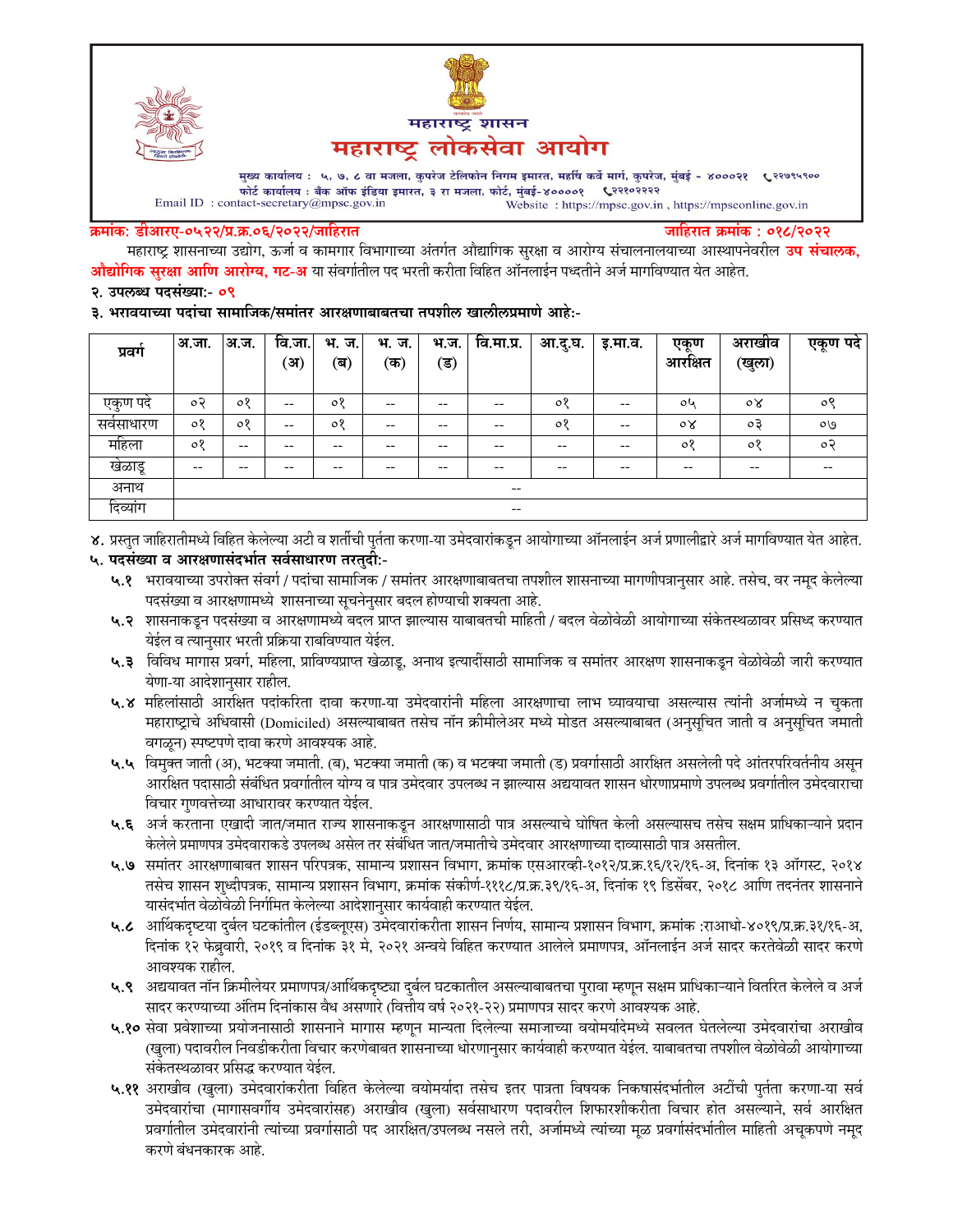- ५.१२ कोणत्याही प्रकारच्या आरक्षणाचा लाभ हा केवळ महाराष्ट्राचे सर्वसाधारण रहिवासी असणाऱ्या उमेदवाराना अनुज्ञेय आहे. सर्वसाधारण रहिवासी या सर्ज्ञला भारतीय लोकप्रतिनिधत्व कायदा १९५० च्या कलम २० अनुसार जो अर्थ आहे तोच अर्थ असेल.
- **५.१३** कोणत्याही प्रकारच्या आरक्षणाचा (सामाजिक अथवा समांतर) अथवा सोयी सवलतींचा दावा करणा-या उमेदवाराकडे संबंधित कायदा / नियम / आदेशानुसार विहित नमुन्यातील प्रस्तुत जाहिरातीस अनुसरुन अर्ज स्वीकारण्यासाठी विहित केलेल्या दिनांकापूर्वीचे वैध प्रमाणपत्र उपलब्ध असणे अनिवार्य आहे.
- **५.१४** सामाजिक व समांतर आरक्षणासंदर्भात विविध न्यायालयमध्ये दाखल न्यायप्रविष्ट प्रकरणी अंतिम निर्णयाच्या अधीन राहून पदभरतीची कार्यवाही करण्यात येईल.

### ५.१५ खेळाडू आरक्षण :-

- **५.१५.१** शासन निर्णय, शालेय शिक्षण व क्रीडा विभाग, क्रमांक: राक्रीधो-२००२/प्र.क.६८/क्रीयुसे-२, दिनांक १ जुलै, २०१६, तसेच शासन शुध्दीपत्रक, शालेय शिक्षण व क्रीडा विभाग, क्रमांक:राक्रीधो-२००२/प्र.क्र.६८/क्रीयुसे-२, दिनांक १८ ऑगस्ट, २०१६, शुध्दीपत्रक क्रमांक:राक्रीधो-२००२/प्र.क्र.६८/क्रीयुसे-२, दिनांक ११ मार्च, २०१९ व शासन शुद्धिपत्रक, शालेय शिक्षण व क्रीडा विभाग, क्रमांक : राक्रीधो-२००२/प्र.क्र.६८/क्रीयुसे-२, दिनांक २४ ऑक्टोबर, २०१९ आणि तदनंतर शासनाने यासंदर्भात वेळोवेळी निर्गमित केलेल्या आदेशानुसार प्राविण्य प्राप्त खेळाडू आरक्षणासंदर्भात तसेच वयोमर्यादेतील सवलतीसंदर्भात कार्यवाही करण्यात येईल.
- **५.१५.२** प्राविण्य प्राप्त खेळाडू व्यक्तींसाठी असलेल्या आरक्षणाचा दावा करणा-या उमेदवारांच्या बाबतीत क्रीडा विषयक विहित अर्हता धारण करीत असल्याबाबत सक्षम प्राधिका-याने प्रमाणित केलेले पात्र खेळाचे प्राविण्य प्रमाणपत्र पूर्व परीक्षेस अर्ज सादर करण्याच्या अंतिम दिनांकाचे किंवा तत्पूर्वीचे असणे बंधनकारक आहे.
- **५.१५.३** खेळाचे प्राविण्य प्रमाणपत्र योग्य दर्जाचे असल्याबाबत तसेच तो खेळाडू उमेदवार खेळाडूसाठी आरक्षित पदावरील निवडीकरीता पात्र ठरतो, याविषयीच्या पडताळणीकरीता त्यांचे प्राविण्य प्रमाणपत्र संबंधित विभागीय उपसंचालक कार्यालयाकडे पूर्व परीक्षेस अर्ज सादर करण्याच्या दिनांकापूर्वीच सादर केलेले असणे बंधनकारक आहे. अन्यथा प्राविण्य प्राप्त खेळाडूसाठी आरक्षणाकरीता पात्र समजण्यात येणार नाही.
- **५.१५.४** कागदपत्रे पडताळणी/मुलाखतीच्यावेळी खेळाडू उमेदवारांनी विहित अर्हता धारण करीत असल्याबाबत सक्षम प्राधिका-याने प्रमाणित केलेले प्राविण्य प्रमाणपत्र तसेच त्यांचे प्राविण्य प्रमाणपत्र योग्य असल्याबाबत तसेच खेळाडू कोणत्या संवर्गातील खेळाडूसाठी आरक्षित पदावरील निवडीकरीता पात्र ठरतो, याविषयीचा सक्षम प्राधिका-याने प्रदान केलेले प्राविण्य प्रमाणपत्र पडताळणीबाबतचा अहवाल सादर केला तरच उमेदवारांचा संबंधित संवर्गातील खेळाडूसाठी आरक्षित पदावर शिफारशी/नियुक्तीकरीता विचार करण्यात येईल.
- **५.१५.५** एकापेक्षा जास्त खेळांची प्राविण्य प्रमाणपत्रे असणा-या खेळाडू उमेदवाराने एकाच वेळेस सर्व खेळांची प्राविण्य प्रमाणपत्रे प्रमाणित करण्याकरीता संबंधित उपसंचालक कार्यालयाकडे सादर करणे बंधनकारक आहे.

### ५.१६ दिव्याग आरक्षण:-

- **५.१६.१** दिव्यांग व्यक्ती हक्क अधिनियम २०१६ च्या आधारे शासन निर्णय सामान्य प्रशासन विभाग, क्रमांक २९८/प्र.क्र.११४/१६ अ, दिनांक २९ मे, २०१९ तसेच यासंदर्भात शासनाकडून वेळोवेळी जारी करण्यात आलेल्या आरक्षणि व्यक्तींच्या आरक्षणासंदर्भात कार्यवाही करण्यात येईल.
- **५.१६.२** शासन निर्णय, उद्योग, ऊर्जा व कामगार विभाग, क्रमांक: संकीर्ण-०८१९/प्र.क्र.१५१/कामगार-१, दिनांक ६ जुलै, २०२१ अन्वये खालील दिव्यांग प्रवर्गातील व्यक्ती / उमेदवार सदर पदाकरीता अर्ज करण्यास पात्र आहेत:-
	- (1) Special Learning Disability, Mental Illness, Autism Spectrum Disorder (M-Mild)
- **५.१६.३** दिव्यांग व्यक्तींसाठी असलेली पदे भरावयाच्या एकूण पदसंख्येपैकी असतील.
- **५.१६.४** दिव्यांग व्यक्तींची संबंधित संवर्ग/पदाकरीता पात्रता शासनाकडून वेळोवेळी निर्गमित केलेल्या आदेशानुसार राहील.
- **५.१६.५** दिव्यांग व्यक्तींसाठी आरक्षित पदांवर शिफारस करताना उमेदवार कोणत्या सामाजिक प्रवर्गातील आहे, याचा विचार न करता दिव्यांग गुणवत्ता क्रमांकानुसार त्यांची शिफारस करण्यात येईल.
- **५.१६.६** संबंधित दिव्यांगत्वाच्या प्रकारचे किमान ४०% दिव्यांगत्वाचे प्रमाणपत्र धारक उमेदवार / व्यक्ती आरक्षण तसेच नियमानुसार अनुज्ञेय सोयी / सवलतीसाठी पात्र असतील.
- **५.१६.७** लक्षणीय दिव्यांगत्व असलेले उमेदवार / व्यक्ती खालील सवलतींच्या दाव्यास पात्र असतील:-

(१) दिव्यांगत्वाचे प्रमाण किमान ४०% अथवा त्यापेक्षा जास्त असल्यास तसेच पद लक्षणीय दिव्यांग व्यक्तींसाठी आरक्षित असल्यास नियमानुसार अनुज्ञेय आरक्षण व इतर सोयी सवलती.

(२) दिव्यांगत्याचे प्रमाण किमान ४०% अथवा त्यापेक्षा जास्त असल्यास तसेच पद संबंधित दिव्यांग प्रकारासाठी सुनिश्चित केले असल्यास नियमानुसार अनुज्ञेय सायी सवलती

- **५.१६.८** लक्षणीय दिव्यांग व्यक्तींसाठी असलेल्या वयोमर्यादेचा अथवा इतर कोणत्याही प्रकारचा फायदा घेऊ इच्छिणा-या उमेदवारांनी शासन निर्णय, सार्वजनिक आरोग्य विभाग, क्रमांक अप्रकि-२०१८/प्र.क्र.४६/आरोग्य-६, दिनांक १४ सप्टेंबर, २०१८ मधील आदेशानुसार केंद्र शासनाच्या www.swavlambancard.gov.in अथवा SADM या संगणकीय प्रणालीदवारे वितरित करण्यात आलेले नवीन नमुन्यातील दिव्यांगत्वाचे प्रमाणपत्र सादर करणे अनिवार्य आहे.
- **५.१६.९** लक्षणीय दिव्यांगत्व असणा-या उमेदवारांना अर्जामध्ये नमूद केलेला दिव्यांगत्वाचा प्रकार / उप प्रकार बदलणे अनुज्ञेय नाही.

### ५.१७ अनाथ आरक्षण :-

- **५.१७.१** अनाथ व्यक्तींचे आरक्षण शासन निर्णय, महिला व बालविकास विभाग, क्रमांक: अनाथ-२०१८/प्र.क्र.१८२/का-०३, दिनांक २३ ऑगस्ट, २०२१ तसेच यासंदर्भात शासनाकडून वेळोवेळी जारी करण्यात येणा-या आदेशानुसार राहील.
- **५.१७.२** अनाथांसाठी आरक्षित पदावर गुणवत्तेनुसार निवड झालेल्या उमेदवाराचया उमेदवार ज्या सामाजिक प्रवर्गाचा आहे; त्या प्रवर्गातून करण्यात येईल.
- **५.१७.३** प्रस्तुत पदासाठी अर्जाद्वारे अनाथ आरक्षणाचा दावा केलेल्या उमेदवारांनी दिनांक २३ ऑगस्ट, २०२१ रोजीच्या शासन निर्णयाद्वारे विहित करण्यात आलेल्या कार्यपद्धतीनुसार सुधारित नमुन्यातील अनाथ प्रमाणपत्र व महाराष्ट्र राज्याचे अधिवास प्रमाणपत्र आयोगाकडून निश्चित करण्यात येणाऱ्या विहित कालावधीत सादर करणे आवश्यक राहील. अन्यथा अनाथ आरक्षणाचा दावा विचारात घेतला जाणार नाही.

### **६. वेतनश्रेणी :-**

स्तर एस-२० रुपये ५६,१००/- ते रुपये १,७७,५००/- अधिक नियमानुसार अनुज्ञेय भत्ते.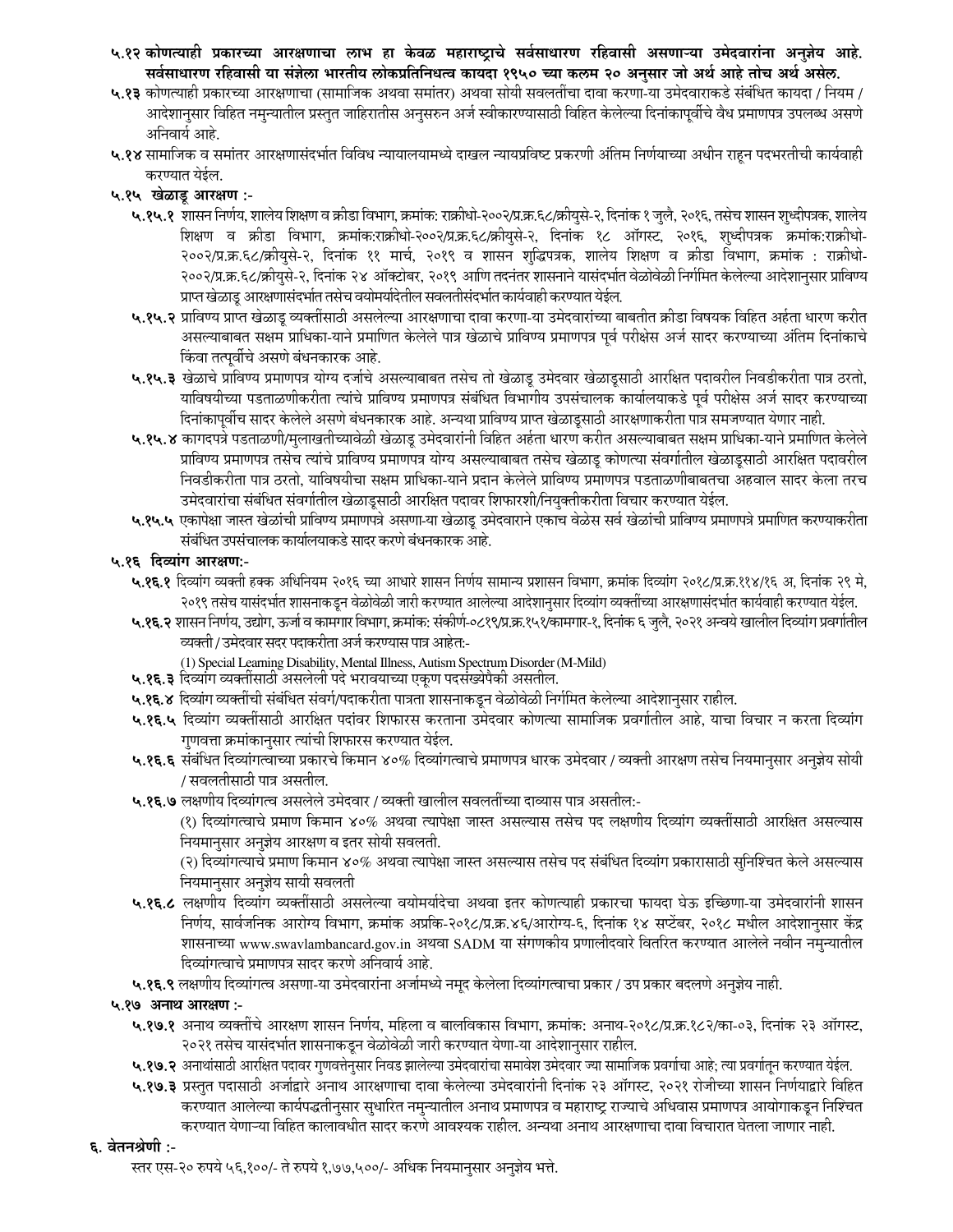७. पात्रता :-

#### ७.१ भारतीय नागरिकत्व

#### ७.२ वयोमर्यादा :-

| वयामयादा       | किमान        | कमाल वय              |          |        |                          |                                      |              |         |  |
|----------------|--------------|----------------------|----------|--------|--------------------------|--------------------------------------|--------------|---------|--|
| गणण्याचा       | अमागास /     | मागासवगीय/<br>अराखीव |          |        | प्राविण्य प्राप्त खेळाडू | माजी सैनिक, आणिबाणी व                | दिव्यांग     |         |  |
| दिनांक         | मागासवर्गीय/ | (खुला)               | आ.दु.घ./ |        |                          | अल्पसेवा राजदिष्ट अधिकारी            |              | उमेदवार |  |
|                | आ. दु. घ.    |                      | अनाथ     | अराखीव | मागासवगीय/               | अराखीव                               | मागासवगीय/   |         |  |
|                |              |                      |          | (खुला) | आ.द्.घ./ अनाथ            | (खुला)                               | आ.द.घ./ अनाथ |         |  |
| ` जून,<br>२०२२ | १८           | ३८                   | ४३       | $x_3$  | ४३                       | सैनिको सेवेचा कालावधी अधिक<br>३ वर्ष |              | ४५      |  |

७.२.१ महाराष्ट्र शासनाच्या सेवेतील कर्मचा-यांना उच्च वयोमर्यादा ५ वर्षापर्यन्त शिथीलक्षम राहील.

७.२.२ महाराष्ट्र शासनाच्या सेवेतील कर्मचारी, मागासवर्गीय उमेदवार, दिव्यांग आणि खेळाडू यांना असलेली वयोमर्यादेतील शिथिलतेची सवलत यापैकी कोणतेही अधिकत्तम असलेली एकच सवलत देय राहील.

७.२.३ शासन निर्णय, सामान्य प्रशासन विभाग, क्रमांक एसआरव्ही-२०२१/प्र.क्र.६१/कार्या-१२, दिनांक १७ डिसेंबर, २०२१ अनुसार दिनांक १ मार्च, २०२० ते दिनांक १७ डिसेंबर, २०२१ या कालावधीत वयाधिक ठरणारे उमेदवार अर्ज करण्यास पात्र असतील.

# ८. शैक्षणिक अर्हता आणि अनुभव:-

- ८.१ शैक्षणिक अर्हता:- Possess a degree of Mechanical or Electrical or Electronics or Instrumentation or Chemical Engineering or Chemical Technology of a Statutory University at least in second class or any other equivalent degree recognized by the All India Council for Technical Education (AICTE) or the University Grants Commission  $(UGC);$
- ८.२ अनुभव:- (एक) Possess not less than seven years practical experience in any factory in repair and maintenance of machinery, production; and an experience of the supervisory or managerial cadre in Safety and Health Department after acquiring the qualification mentioned in C. 3 above.

**OR** 

- (दोन) Possess experience of not less than three years on the post of Assistant Director, Industrial Safety and Health:
- $(\overrightarrow{d}\overrightarrow{\pi})$  Provided that, the period of experience may be relaxed by two years in case of persons holding Doctor of Philosophy degree in the subjects mentioned in  $\mathcal{L}$  above
- (चार) Have adequate knowledge of Marathi language:
- (पाच) Provided that preference shall be given to those having knowledge in the regulations regarding Safety, Health, Pollution and Environment; Site seclection, Plants and machinery layout, Industrial building; Regulations regarding Accident preventin, Risk analysis, On-site Emergency plan and its Implementation; Occupational disease and its Prevention and control.

### ८.३ शैक्षणिक अर्हता व अनुभवाचा कालावधी गणना करण्याचा दिनांक:-

प्रस्तुत जाहिरातीस अनुसरुन अर्ज सादर करण्यासाठी विहित केलेल्या अंतिम दिनांकास संबंधित शैक्षणिक अर्हता व अनुभव धारण करणे आवश्यक आहे.

### ८.४ अनुभवाच्या दाव्यांबाबत:-

शासन पत्र, उद्योग, ऊर्जा व कामगार विभाग, क्रमांक औसुवआ-०८२१/प्र.क्र.१३३/कामगार-१, दिनांक २१ जानेवारी, २०२२ अन्वये ८.१ व ८.२ येथील तरतुदींनुसार दोन प्रकारचे अनुभव अपेक्षित नसून, कोणत्याही कारखान्यातील यंत्रावली दुरुस्ती व परिरक्षण, उत्पादन आणि सुरक्षा व आरोग्य विभागातील पर्यवेक्षी व व्यवस्थापकीय संवर्गाचा एकत्रितपणे सात वर्षांपेक्षा कमी नसेल इतका अनुभव अभिप्रात आहे. सदर अनुभव वेगवेगळा गृहित धरणे अपेक्षित नाही. त्यामुळे आयोगाच्या ऑनलाईन अर्ज प्रणालीद्वारे विविध स्वरुपाचे दावे करताना अथवा दावे अद्ययावत करताना प्रस्तुत जाहिरातीस अनुसरुन अनुभवाच्या दाव्यांनुसार पात्र होण्यासाठी उमेदवाराने Nature of Job - Practical experience in any factory in repair and maintenance of machinery, production and experience of supervisory or managerial cadre in Safety and Health Department / Assistant Director, Industrial Safety and Health असे नमुद करणे अनिवार्य आहे. त्याशिवाय, ऑनलाईन अर्ज प्रणालीद्वारे अर्ज स्वीकृत होऊ शकणार नाही.

९. कर्तव्ये व जबाबदा-या:- प्रस्तुत पदाच्या कर्तव्ये व जबाबदा-या याबाबतचा तपशील आयोगाच्या https://mpsc.gov.in या संकेतस्थळावर उपलब्ध आहे.

### १०. निवडप्रकिया:-

- १०.१ प्रस्तुत जाहिरातीमध्ये नमूद केलेली शैक्षणिक अर्हता, अनुभव इत्यादी अर्हता किमान असून, किमान अर्हता धारण केली म्हणून उमेदवार मलाखतीस बोलाविण्याकरिता पात्र असणार नाही.
- १०.२ जाहिरातीस अनुसरून प्राप्त अर्जाची संख्या आयोगाच्या कार्यनियमावलीतील तरतुदीनुसार वाजवी प्रमाणापेक्षा जास्त असेल आणि अर्ज सादर केलेल्या सर्व पात्र उमेदवारांच्या मूलाखती घेणे सोयीस्कर नसल्यास मूलाखतीसाठी उमेदवारांची संख्या मर्यादित करण्याच्या दृष्टीने जाहिरातीमध्ये नमद शैक्षणिक अर्हता आणि/अथवा अनभव यापेक्षा अधिक शैक्षणिक अर्हता/अनभव किंवा अन्य योग्य निकष यांच्या आधारे अथवा चाळणी परीक्षेद्वारे मुलाखतीस पात्र उमेदवारांची संख्या मर्यादित करण्यात येईल.
- १०.३ चाळणी परीक्षा घेण्याचे निश्चित झाल्यास, अर्हता आणि / अथवा अनुभव शिथिल केला जाणार नाही.
- १०.४ चाळणी परिक्षेचा अभ्यासक्रम, परीक्षेचे माध्यम व इतर बाबी (लागू असल्यास) आयोगाच्या संकेतस्थळावर प्रसिध्द करण्यात येतील.
- १०.५ चाळणी परीक्षा घेतल्यास चाळणी परीक्षेचे गुण व मुलाखतीचे गुण एकत्रितरित्या विचारात घेऊन तर चाळणी परीक्षा न झाल्यास केवळ मलाखतीच्या गणांच्या आधारे उमेदवाराची शिफारस करण्यात येईल.
- १०.६ मुलाखतीमध्ये किमान ४१% व त्यापेक्षा जास्त गुण मिळविणाऱ्या उमेदवारांचाच शिफारशीसाठी विचार केला जाईल.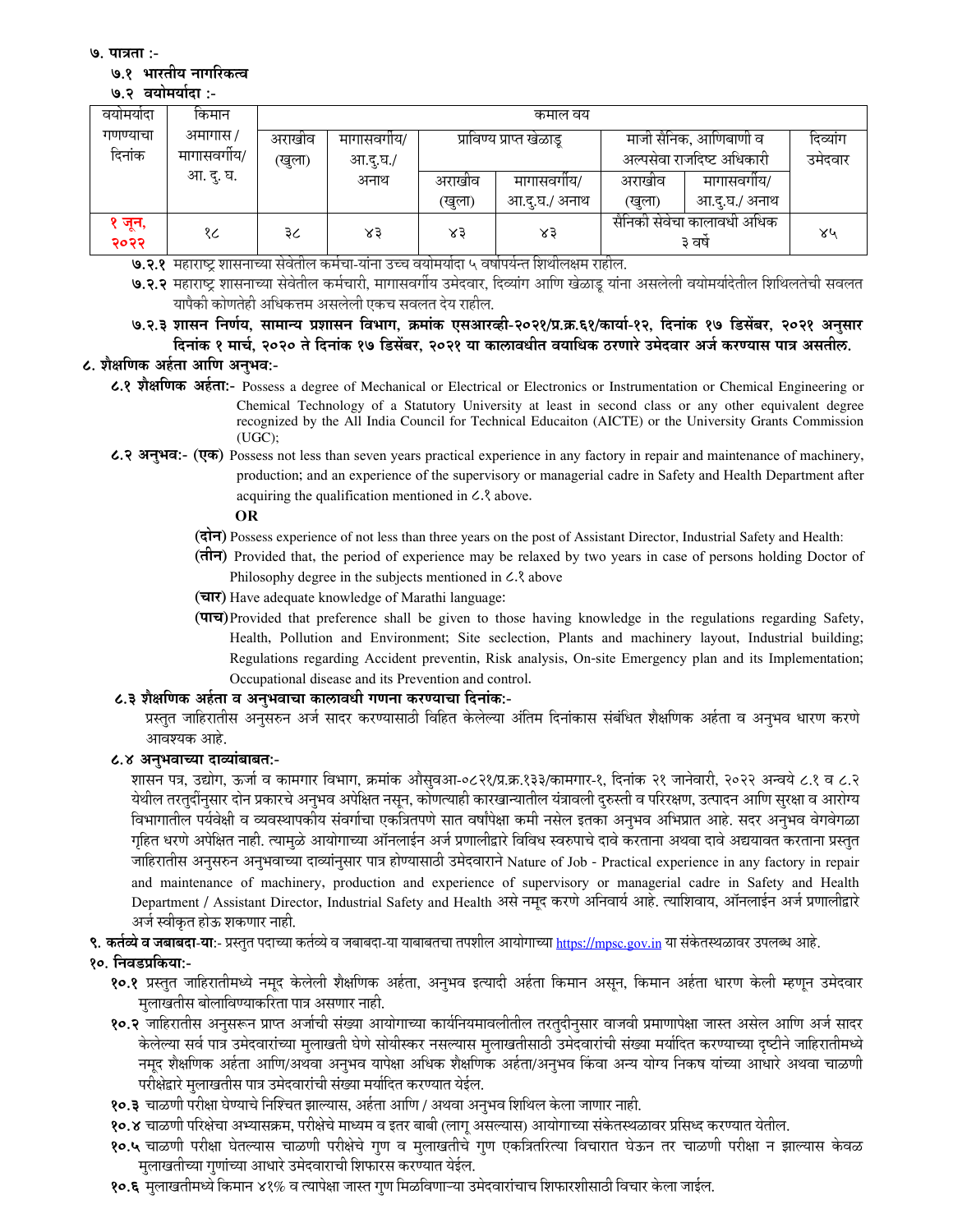१०.७ सेवा भरतीची संपूर्ण निवड प्रक्रिया उप संचालक, गट-अ औद्योगिक सुरक्षा व आरोग्य संचालनालय (सेवाप्रवेश नियम) २००९ अथवा तदनंतर शासनाकडून २०२१ मध्ये करण्यात आलेल्या सुधारणा तसेच आयोगाकडून वेळोवेळी सुधारण्यात येणा-या कार्यनियमावलीतील तरतुदीनुसार राबविण्यात येईल.

# ११. अर्ज करण्याची पध्दत :-

# ११.१ अर्ज सादर करण्याचे टप्पे :-

११.१.१ आयोगाच्या ऑनलाईन अर्ज प्रणालीवर यापूर्वी विहित पध्दतीने नोंदणी केली नसल्यास नोंदणी करुन खाते (Profile) तयार करणे.

११.१.२ खाते तयार केलेले असल्यास व ते अदययावत करण्याची आवश्यकता असल्यास अद्ययावत करणे.

११.१.३ विहित कालावधीत तसेच विहित पध्दतीने आवश्यक कागदपत्रे अपलोड करून अर्ज सादर करणे.

११.१.४ परीक्षा शुल्काचा भरणा विहित पध्दतीने करणे.

### ११.२ विहित प्रमाणपत्र/कागदपत्रे अपलोड करणे.

११.२.१ प्रोफाईलद्वारे केलेल्या विविध दाव्यांच्या अनुषंगाने उमेदवाराची पात्रता अजमावल्यानंतर (Check eligibility) उमेदवार जाहिरातीनुसार पात्र ठरत असल्यास अर्ज सादर करताना खालील कागदपत्रे/प्रमाणपत्रे (लाग् असलेली) अपलोड करावी लागतील:-

| अ. क्र.                     | प्रमाणपत्र/कागदपत्र                                                                               | फाईल       | किमान फाईल | कमाल फाईल |
|-----------------------------|---------------------------------------------------------------------------------------------------|------------|------------|-----------|
|                             |                                                                                                   | फॉर्मेट    | साईज (KB)  | साईज (KB) |
| १                           | अर्जातील नावाचा पुरावा (एस.एस.सी. अथवा तत्सम शैक्षणिक अर्हता)                                     | <b>PDF</b> | 40         | 400       |
| २                           | वयाचा पुरावा                                                                                      | <b>PDF</b> | 40         | 400       |
| ३                           | शैक्षणिक अर्हता इत्यादीचा पुरावा                                                                  | <b>PDF</b> | 40         | 400       |
| $\boldsymbol{\lambda}$      | सामाजिकदृष्टया मागासवर्गीय असल्याबाबतचा पुरावा                                                    | PDF        | 40         | 400       |
| $\mathcal{L}_{\mathcal{A}}$ | आर्थिकदृष्टया दुर्बल घटकातील असल्याबाबतचा पुरावा                                                  | <b>PDF</b> | 40         | 400       |
| ٤                           | अद्ययावत नॉन-क्रिमीलेयर प्रमाणपत्र                                                                | <b>PDF</b> | 40         | 400       |
| ٯا                          | पात्र दिव्यांग व्यक्ती असल्याचा पुरावा                                                            | <b>PDF</b> | 40         | 400       |
| $\epsilon$                  | पात्र माजी सैनिक असल्याचा पुरावा                                                                  | <b>PDF</b> | 40         | 400       |
| ९                           | अनाथ आरक्षणाकरीता पात्र असल्याचा पुरावा                                                           | <b>PDF</b> | 40         | 400       |
| १०                          | खेळाडू आरक्षणाकरीता पात्र असल्याचा पुरावा                                                         | <b>PDF</b> | 40         | 400       |
| ११                          | अराखीव माहिला, खेळाडू, दिव्यांग, माजी सैनिक आरक्षणाचा दावा असल्यास अधिवास<br>प्रमाणपत्र           | <b>PDF</b> | 40         | 400       |
| १२                          | एस.एस.सी. नावात बदल झाल्याचा पुरावा                                                               | PDF        | 40         | 400       |
| १३                          | मराठी भाषेचे ज्ञान असल्याचा पुरावा                                                                | <b>PDF</b> | 40         | 400       |
| $\delta \mathcal{R}$        | लहान कुटुंबाचे प्रतिज्ञापन                                                                        | <b>PDF</b> | 40         | 400       |
| १५                          | अनुभवाचा पुरावा                                                                                   | <b>PDF</b> | 40         | 400       |
| १६                          | राज्य शासकीय कर्मचारी यांच्याकरीता वयोमर्यादेतील सवलतीचा दावा असल्यास सादर<br>करावयाचे प्रमाणपत्र | PDF        | 40         | 400       |

११.२.२ उपरोक्त प्रमाणपत्र/कागदपत्रे आयोगाच्या संकेतस्थळावरील 'उमेदवारांना सर्वसाधारण सूचना' प्रकरण क्रमांक चार मध्ये नमूद केल्याप्रमाणे असणे अनिवार्य आहे.

- ११.२.३ संबंधित जाहिरातीस अनुसरुन विहित निकष/पात्रता तसेच प्रोफाईलमधील दाव्यांच्या अनुषंगाने प्रमाणपत्रे/कागदपत्रे अपलोड करावी लागतील. प्रोफाईलमधील विविध दाव्यांच्या अनुषंगाने अपलोड करावयाची संबधित कागदपत्रे प्रणालीद्वारे अर्ज सादर करताना प्रदर्शित होतील.
- ११.२.४ पात्रतेसंदर्भातील विविध दाव्यांच्या अनुषंगाने प्रमाणपत्रे/कागदपत्रे अपलोड केल्याशिवाय अर्ज सादर करता येणार नाही.

# ११.३ सर्वसाधारण :-

- (एक) अर्ज आयोगाच्या ऑनलाईन अर्ज प्रणालीद्वारे फक्त ऑनलाईन पद्धतीने स्वीकारण्यात येतील.
- (दोन) अर्ज सादर करण्याकरीता संकेतस्थळ :- https://mpsconline.gov.in
- (तीन) ऑनलाईन पद्धतीने अर्ज सादर करण्याच्या सविस्तर सूचना आयोगाच्या https://mpsconline.gov.in तसेच https://mpsc.gov.in या संकेतस्थळावर उपलब्ध आहेत.
- (चार) आयोगास अर्ज सादर केल्यानंतर विहित मुदतीत परीक्षा शुल्क भरल्याशिवाय अर्ज विचारात घेतला जाणार नाही.

# ११.४ अर्ज सादर करण्याचा कालावधी:-

# दिनांक २५ फेब्रुवारी, २०२२ रोजी १४.०० वाजल्यापासून दिनांक १७ मार्च, २०२२ रोजी २३.५९ वाजेपर्यंत.

# ११.५ शुल्क (रुपये) :-

- (एक) अराखीव (खुला) रुपये ७१९/-
- (दोन) मागासवर्गीय / आर्थिक दुर्बल घटक / अनाथ रुपये ४४९/-
- (**तीन**) उपरोक्त परीक्षा शुल्काव्यतिरिक्त बँक चार्जेस तसेच त्यावरील देय कर अतिरिक्त असतील.
- (चार) परीक्षा शुल्क ना-परतावा (Non-refundable) आहे.
- ११.६ परीक्षा शुल्काचा भरणा करण्याकरीता खाली नमूद केलेल्या पद्धतींचा अवलंब करावा:-
	- (एक) शुल्क भरण्याकरीता मुख पृष्ठावरील 'माझे खाते' या लिंक वर क्लिक करावे.
	- (दोन) 'माझे खाते' या लिंक वर क्लिक केल्यानंतर अर्ज केलेल्या पदांची यादी शुल्क भरल्याच्या / न भरल्याच्या नोंदीसह दिसेल. 'Unpaid' लिहिलेल्या जाहिरात / पद / परीक्षेसमोर ' Pay Now' अशी लिंक उपलब्ध असेल.